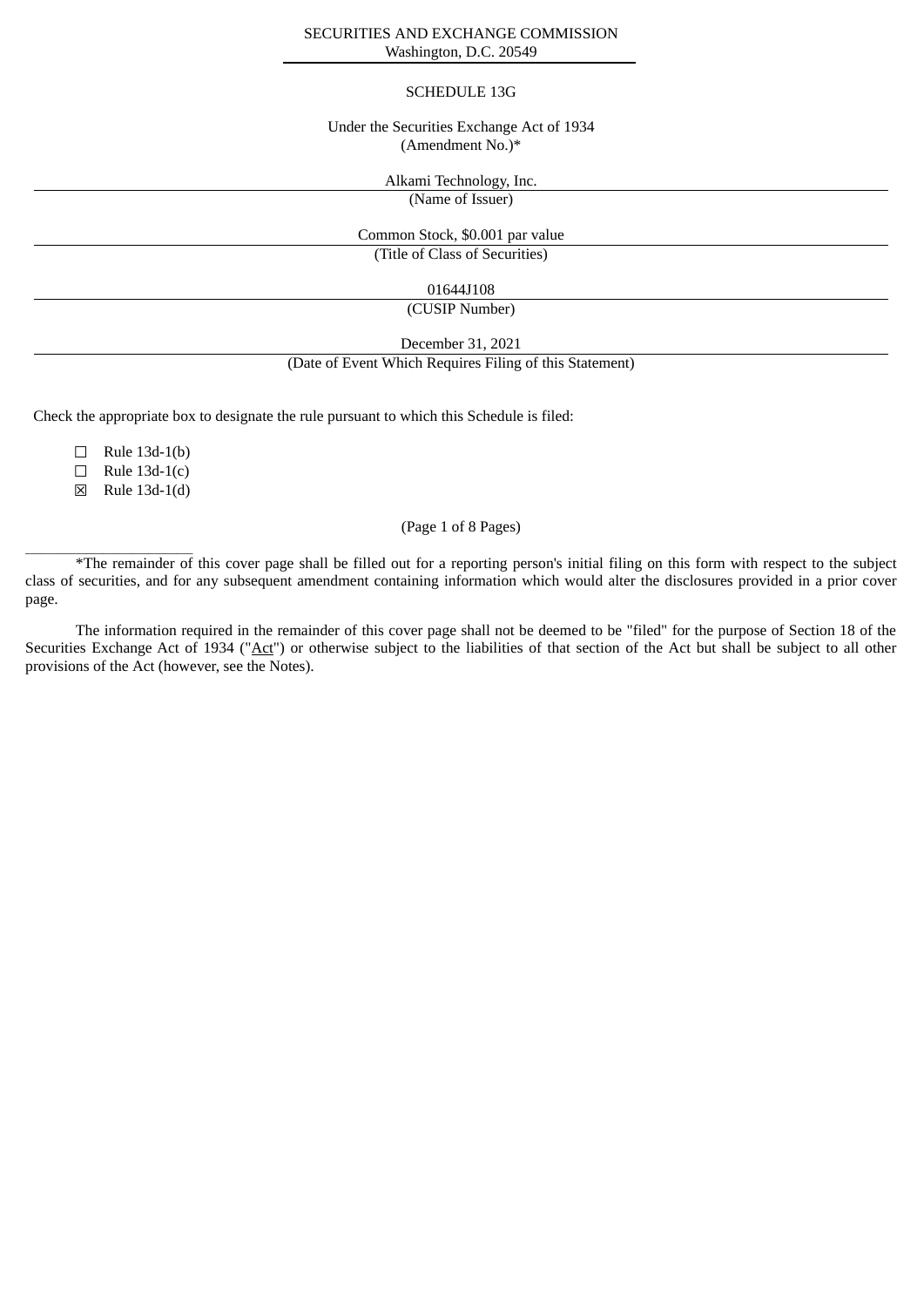| 1                                                                                                                             | <b>NAME OF REPORTING PERSON</b>                                           |                                         |  |  |  |
|-------------------------------------------------------------------------------------------------------------------------------|---------------------------------------------------------------------------|-----------------------------------------|--|--|--|
|                                                                                                                               | D1 Capital Partners L.P.                                                  |                                         |  |  |  |
| $\overline{2}$                                                                                                                | CHECK THE APPROPRIATE BOX IF A MEMBER OF A GROUP<br>(a) $\Box$<br>(b)     |                                         |  |  |  |
| $\overline{\mathbf{3}}$                                                                                                       | <b>SEC USE ONLY</b>                                                       |                                         |  |  |  |
| 4                                                                                                                             | CITIZENSHIP OR PLACE OF ORGANIZATION<br>Delaware                          |                                         |  |  |  |
| <b>NUMBER OF</b><br><b>SHARES</b><br><b>BENEFICIALLY</b><br><b>OWNED BY</b><br><b>EACH</b><br><b>REPORTING</b><br>PERSON WITH | 5                                                                         | SOLE VOTING POWER<br>$\Omega$           |  |  |  |
|                                                                                                                               | 6                                                                         | <b>SHARED VOTING POWER</b><br>5,828,511 |  |  |  |
|                                                                                                                               | 7                                                                         | SOLE DISPOSITIVE POWER<br>$\Omega$      |  |  |  |
|                                                                                                                               | 8                                                                         | SHARED DISPOSITIVE POWER<br>5,828,511   |  |  |  |
| 9                                                                                                                             | AGGREGATE AMOUNT BENEFICIALLY OWNED BY EACH REPORTING PERSON<br>5,828,511 |                                         |  |  |  |
| <b>10</b>                                                                                                                     | CHECK BOX IF THE AGGREGATE AMOUNT IN ROW (9) EXCLUDES CERTAIN SHARES      |                                         |  |  |  |
| 11                                                                                                                            | PERCENT OF CLASS REPRESENTED BY AMOUNT IN ROW (9)<br>6.6%                 |                                         |  |  |  |
| 12                                                                                                                            | TYPE OF REPORTING PERSON<br>PN, IA                                        |                                         |  |  |  |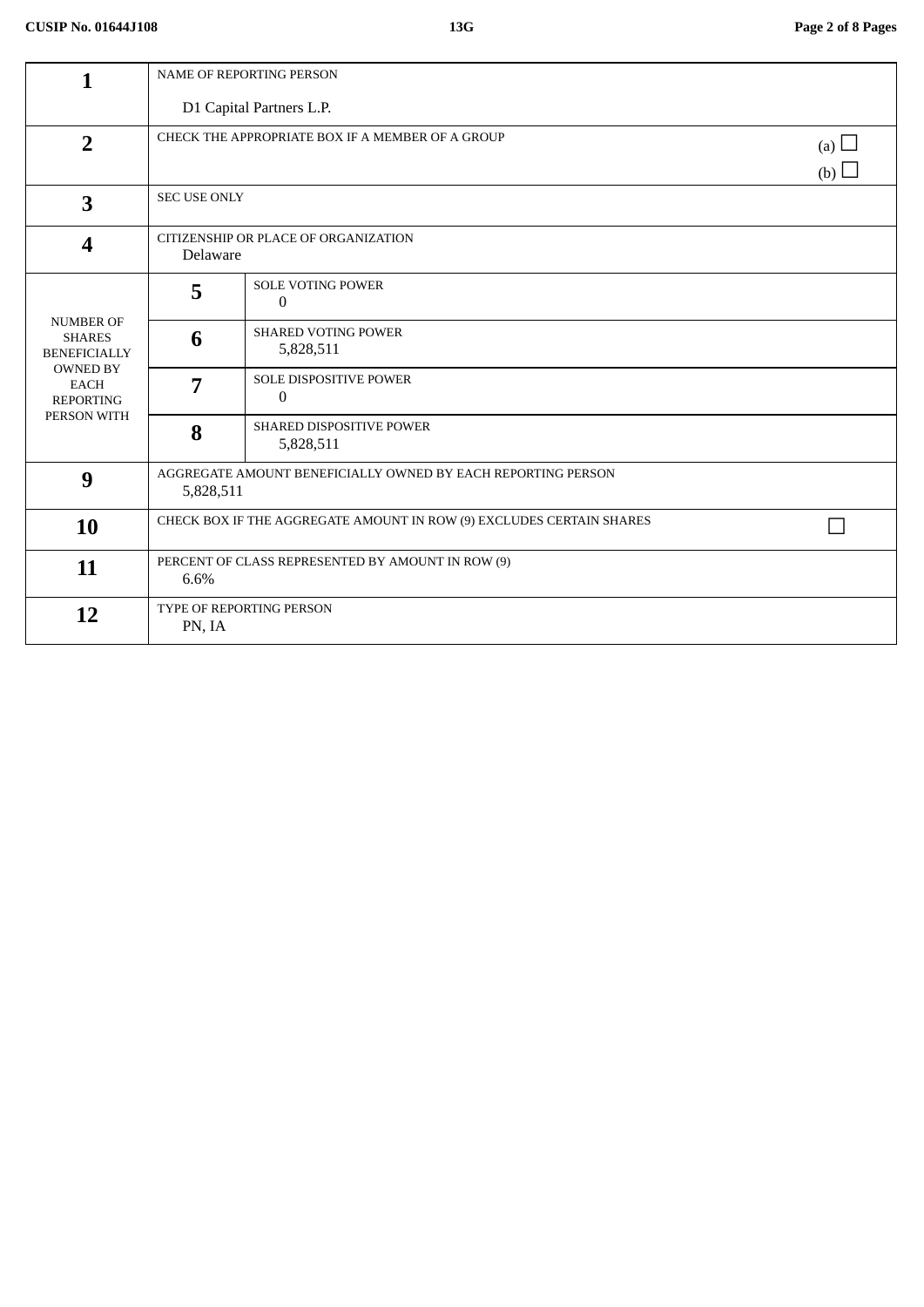| 1                                                                                                                             | <b>NAME OF REPORTING PERSON</b>                                              |                                         |  |  |  |
|-------------------------------------------------------------------------------------------------------------------------------|------------------------------------------------------------------------------|-----------------------------------------|--|--|--|
|                                                                                                                               | Daniel Sundheim                                                              |                                         |  |  |  |
| $\overline{2}$                                                                                                                | CHECK THE APPROPRIATE BOX IF A MEMBER OF A GROUP<br>(a) $\Box$<br>(b) $\Box$ |                                         |  |  |  |
| $\overline{\mathbf{3}}$                                                                                                       | <b>SEC USE ONLY</b>                                                          |                                         |  |  |  |
| $\boldsymbol{4}$                                                                                                              | CITIZENSHIP OR PLACE OF ORGANIZATION<br><b>United States of America</b>      |                                         |  |  |  |
| <b>NUMBER OF</b><br><b>SHARES</b><br><b>BENEFICIALLY</b><br><b>OWNED BY</b><br><b>EACH</b><br><b>REPORTING</b><br>PERSON WITH | 5                                                                            | <b>SOLE VOTING POWER</b><br>$\Omega$    |  |  |  |
|                                                                                                                               | 6                                                                            | <b>SHARED VOTING POWER</b><br>5,828,511 |  |  |  |
|                                                                                                                               | 7                                                                            | SOLE DISPOSITIVE POWER<br>$\mathbf{0}$  |  |  |  |
|                                                                                                                               | 8                                                                            | SHARED DISPOSITIVE POWER<br>5,828,511   |  |  |  |
| 9                                                                                                                             | AGGREGATE AMOUNT BENEFICIALLY OWNED BY EACH REPORTING PERSON<br>5,828,511    |                                         |  |  |  |
| 10                                                                                                                            | CHECK BOX IF THE AGGREGATE AMOUNT IN ROW (9) EXCLUDES CERTAIN SHARES         |                                         |  |  |  |
| 11                                                                                                                            | PERCENT OF CLASS REPRESENTED BY AMOUNT IN ROW (9)<br>6.6%                    |                                         |  |  |  |
| 12                                                                                                                            | TYPE OF REPORTING PERSON<br>IN, HC                                           |                                         |  |  |  |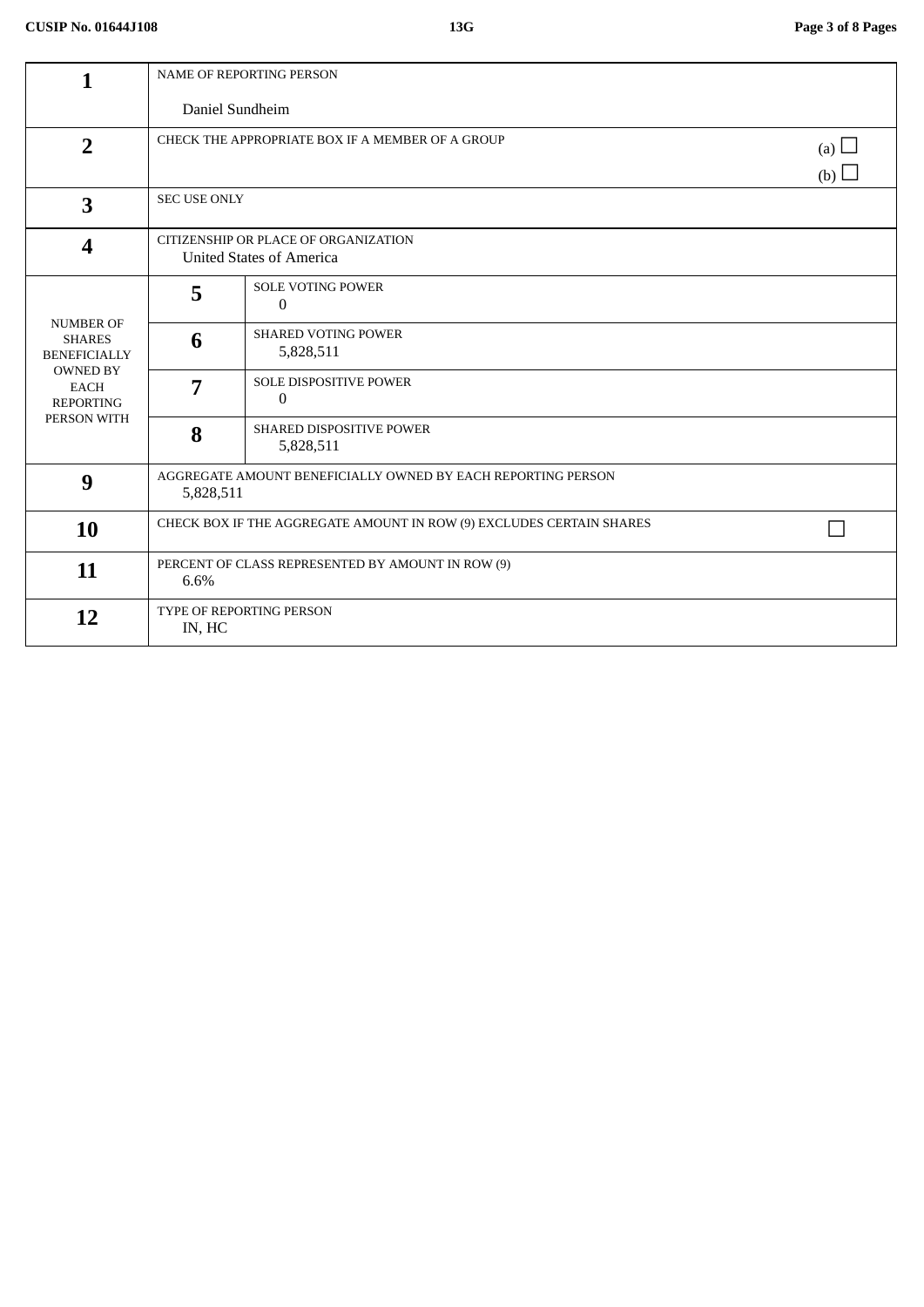Alkami Technology, Inc. (the "Issuer")

## **Item 1(b). Address of Issuer's Principal Executive Offices.**

5601 Granite Parkway, Suite 120 Plano, TX 75024

# **Item 2(a). Name of Person Filing.**

**Item 1(a). Name of Issuer.**

This statement is filed by D1 Capital Partners L.P. (the "Investment Manager") and Daniel Sundheim (the "Mr. Sundheim"). The foregoing persons are hereinafter sometimes referred to as the "Reporting Persons."

The Investment Manager is a registered investment adviser and serves as the investment manager of private investment vehicles and accounts, including D1 Capital Partners Master LP (the "Investment Vehicle"), and may be deemed to beneficially own the shares of Common Stock held by the Investment Vehicle and/or its subsidiary. Mr. Sundheim indirectly controls the Investment Manager and may be deemed to beneficially own the shares of Common Stock held by the Investment Vehicle and/or its subsidiary.

The filing of this statement should not be construed as an admission that any Reporting Person is, for the purposes of Section 13 of the Securities Exchange Act of 1934, as amended, the beneficial owner of the securities reported herein.

### **Item 2(b). Address of Principal Business Office.**

D1 Capital Partners L.P. 9 West 57<sup>th</sup> Street, 36<sup>th</sup> Floor New York, New York 10019

Daniel Sundheim c/o D1 Capital Partners L.P. 9 West 57<sup>th</sup> Street, 36<sup>th</sup> Floor New York, New York 10019

# **Item 2(c). Place of Organization.**

Investment Manager – Delaware Mr. Sundheim – United States of America

#### **Item 2(d). Title of Class of Securities.**

Common stock, \$0.001 par value (the "Common Stock")

# **Item 2(e). CUSIP Number.**

01644J108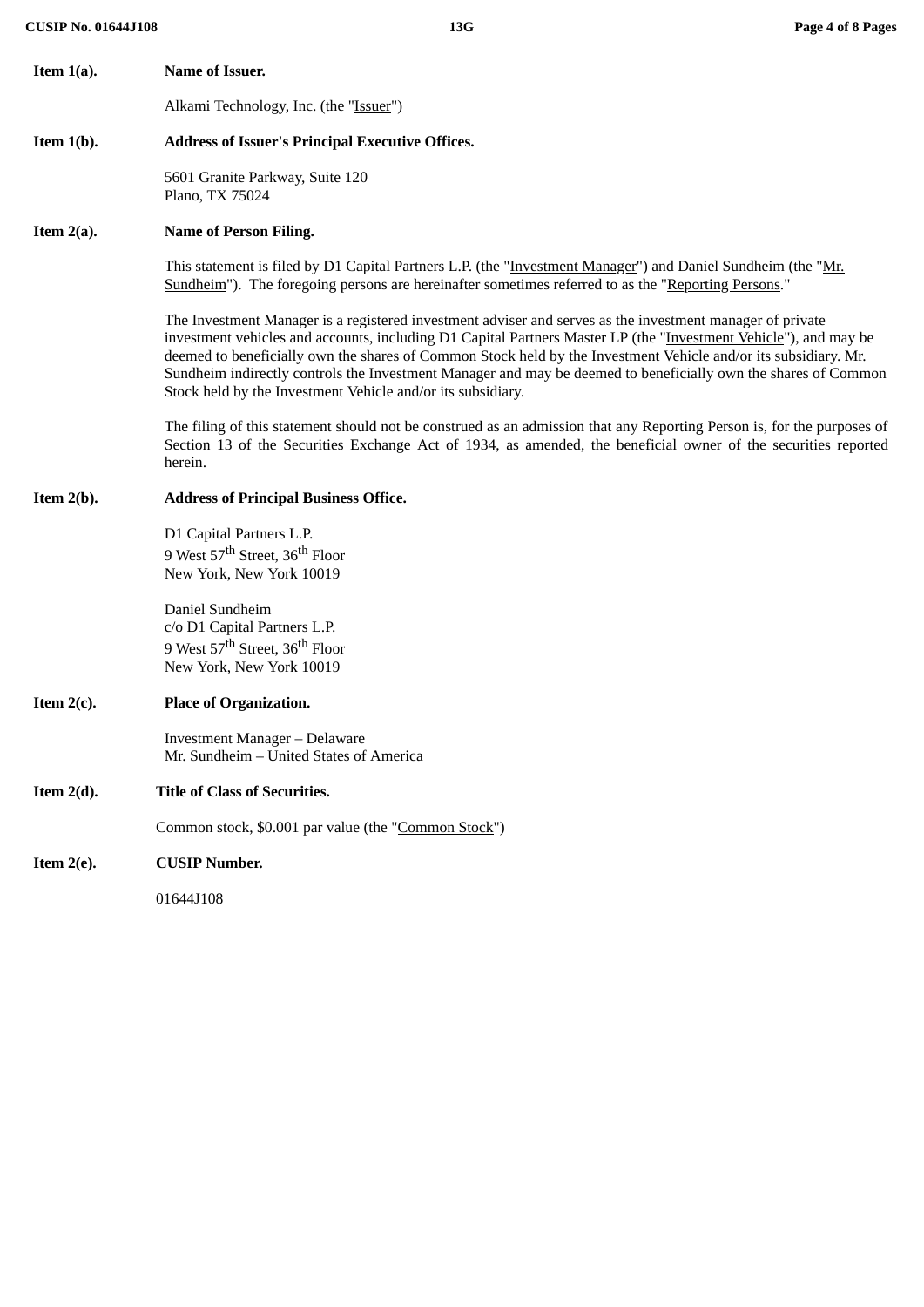| Item 3. | If this Statement is Filed Pursuant to §§ 240.13d-1(b) or 240.13d-2(b), or (c), check whether the Person Filing<br>is a:                                                                                                                                                                                                     |        |                                                                                                                                                                  |  |  |
|---------|------------------------------------------------------------------------------------------------------------------------------------------------------------------------------------------------------------------------------------------------------------------------------------------------------------------------------|--------|------------------------------------------------------------------------------------------------------------------------------------------------------------------|--|--|
|         | (a)                                                                                                                                                                                                                                                                                                                          | $\Box$ | Broker or dealer registered under section 15 of the Act (15 U.S.C. 780);                                                                                         |  |  |
|         | (b)                                                                                                                                                                                                                                                                                                                          | $\Box$ | Bank as defined in section 3(a)(6) of the Act (15 U.S.C. 78c);                                                                                                   |  |  |
|         | (c)                                                                                                                                                                                                                                                                                                                          | $\Box$ | Insurance company as defined in section 3(a)(19) of the Act (15 U.S.C. 78c);                                                                                     |  |  |
|         | (d)                                                                                                                                                                                                                                                                                                                          | $\Box$ | Investment company registered under section 8 of the Investment Company Act of 1940 (15 U.S.C.<br>$80a-8$ );                                                     |  |  |
|         | (e)                                                                                                                                                                                                                                                                                                                          | $\Box$ | An investment adviser in accordance with $\S$ 240.13d-1(b)(1)(ii)(E);                                                                                            |  |  |
|         | (f)                                                                                                                                                                                                                                                                                                                          | $\Box$ | An employee benefit plan or endowment fund in accordance with $\S$ 240.13d-1(b)(1)(ii)(F);                                                                       |  |  |
|         | (g)                                                                                                                                                                                                                                                                                                                          | $\Box$ | A parent holding company or control person in accordance with $\S 240.13d-1(b)(1)(ii)(G);$                                                                       |  |  |
|         | (h)                                                                                                                                                                                                                                                                                                                          | $\Box$ | A savings association as defined in Section 3(b) of the Federal Deposit Insurance Act (12<br>U.S.C.1813);                                                        |  |  |
|         | (i)                                                                                                                                                                                                                                                                                                                          | $\Box$ | A church plan that is excluded from the definition of an investment company under section $3(c)(14)$<br>of the Investment Company Act of 1940 (15 U.S.C. 80a-3); |  |  |
|         | (j)                                                                                                                                                                                                                                                                                                                          | $\Box$ | A non-U.S. institution in accordance with $\S 240.13d-1(b)(1)(ii)(J);$                                                                                           |  |  |
|         | (k)                                                                                                                                                                                                                                                                                                                          | $\Box$ | Group, in accordance with $\S 240.13d-1(b)(1)(ii)(K)$ .                                                                                                          |  |  |
|         | If filing as a non-U.S. institution in accordance with Rule $13d-1(b)(1)(ii)(J)$ , please<br>specify the type of institution:                                                                                                                                                                                                |        |                                                                                                                                                                  |  |  |
| Item 4. | Ownership.                                                                                                                                                                                                                                                                                                                   |        |                                                                                                                                                                  |  |  |
|         | The information required by Items $4(a) - (c)$ is set forth in Rows $(5) - (11)$ of the cover page for each Reporting<br>Person hereto and is incorporated herein by reference for each such Reporting Person.                                                                                                               |        |                                                                                                                                                                  |  |  |
|         | The percentages set forth herein are calculated based upon 88,147,853 shares of Common Stock outstanding as of<br>September 30, 2021 as reported in the Company's Quarterly Report on Form 10-Q for the quarterly period ended<br>September 30, 2021, filed with the Securities and Exchange Commission on November 5, 2021. |        |                                                                                                                                                                  |  |  |
| Item 5. | Ownership of Five Percent or Less of a Class.                                                                                                                                                                                                                                                                                |        |                                                                                                                                                                  |  |  |
|         | Not applicable.                                                                                                                                                                                                                                                                                                              |        |                                                                                                                                                                  |  |  |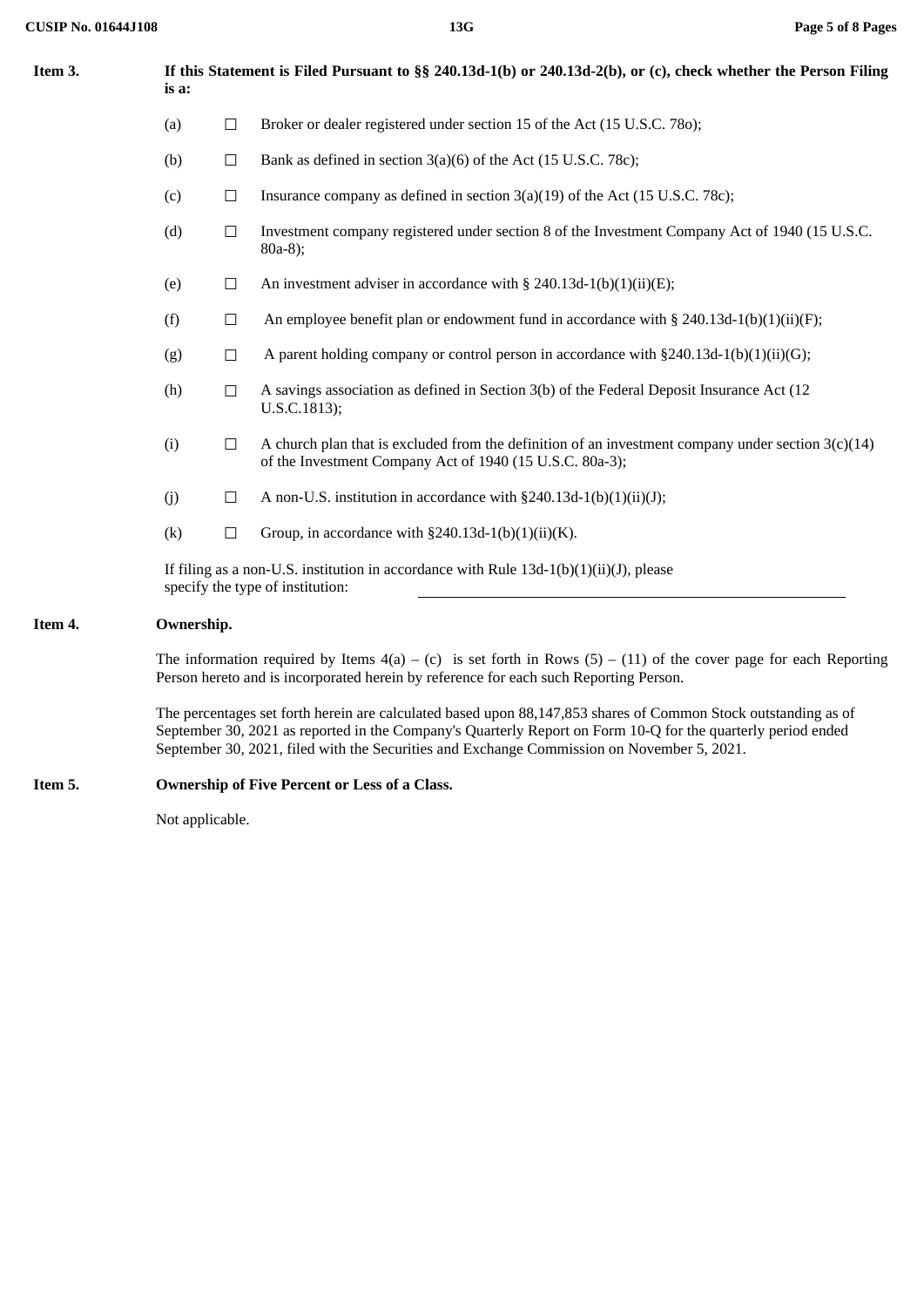| Item 6.  | <b>Ownership of More Than Five Percent on Behalf of Another Person.</b>                                                                                                                                          |  |  |  |
|----------|------------------------------------------------------------------------------------------------------------------------------------------------------------------------------------------------------------------|--|--|--|
|          | The Investment Vehicle (and/or its subsidiary) has the right to receive and the power to direct the receipt of dividends<br>from, and the proceeds from the sale of, the shares of Common Stock reported herein. |  |  |  |
| Item 7.  | Identification and Classification of the Subsidiary Which Acquired the Security Being Reported on by the<br><b>Parent Holding Company or Control Person.</b>                                                     |  |  |  |
|          | Not applicable.                                                                                                                                                                                                  |  |  |  |
| Item 8.  | <b>Identification and Classification of Members of the Group.</b>                                                                                                                                                |  |  |  |
|          | Not applicable.                                                                                                                                                                                                  |  |  |  |
| Item 9.  | <b>Notice of Dissolution of Group.</b>                                                                                                                                                                           |  |  |  |
|          | Not applicable.                                                                                                                                                                                                  |  |  |  |
| Item 10. | Certification.                                                                                                                                                                                                   |  |  |  |
|          | Not applicable.                                                                                                                                                                                                  |  |  |  |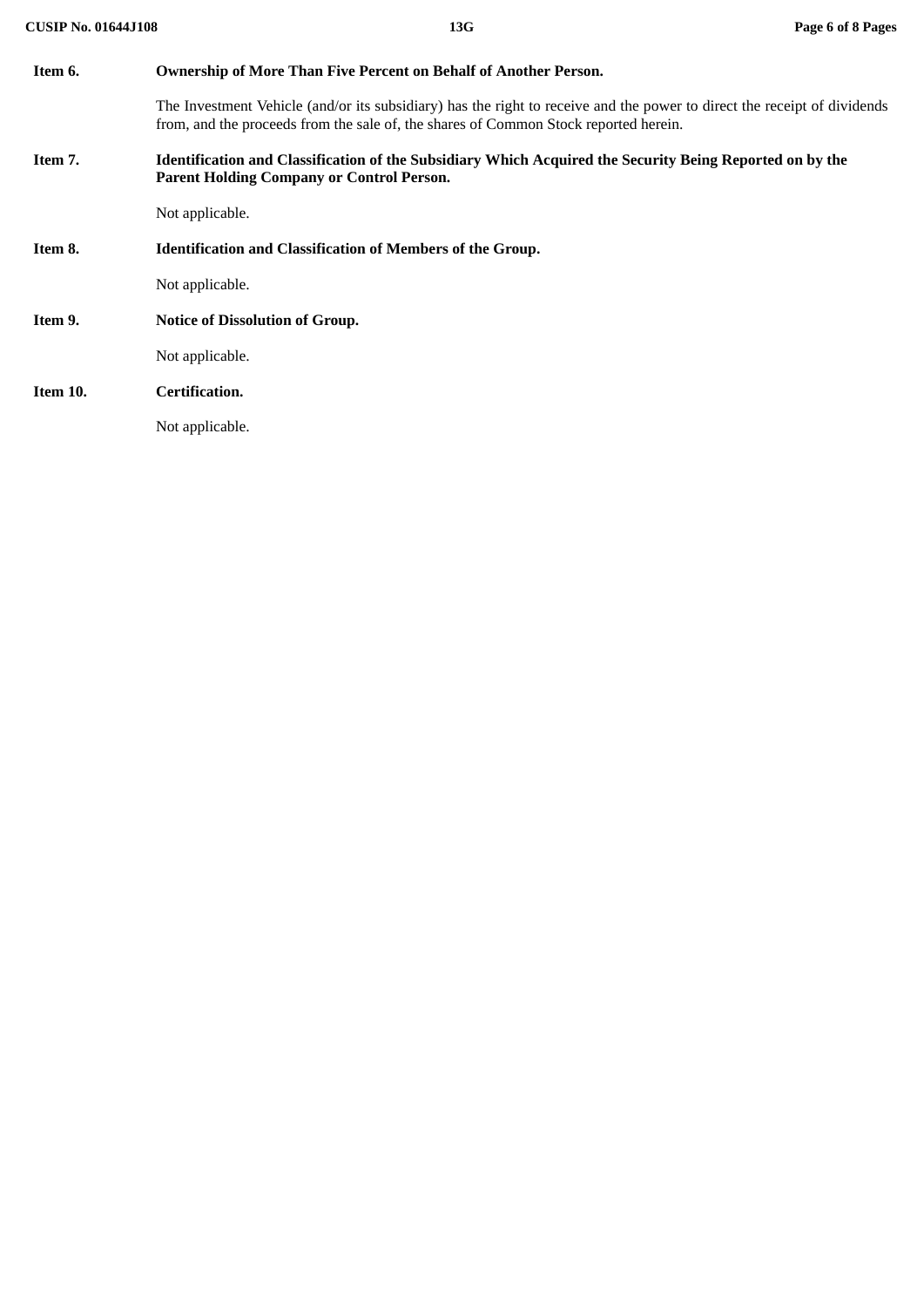# **SIGNATURE**

After reasonable inquiry and to the best of my knowledge and belief, each of the undersigned certifies that the information set forth in this statement is true, complete and correct.

Date: February 14, 2022

D1 CAPITAL PARTNERS L.P.

By: /s/ Amanda Hector Name: Amanda Hector Title: General Counsel and Chief Compliance Officer

/s/ Daniel Sundheim DANIEL SUNDHEIM